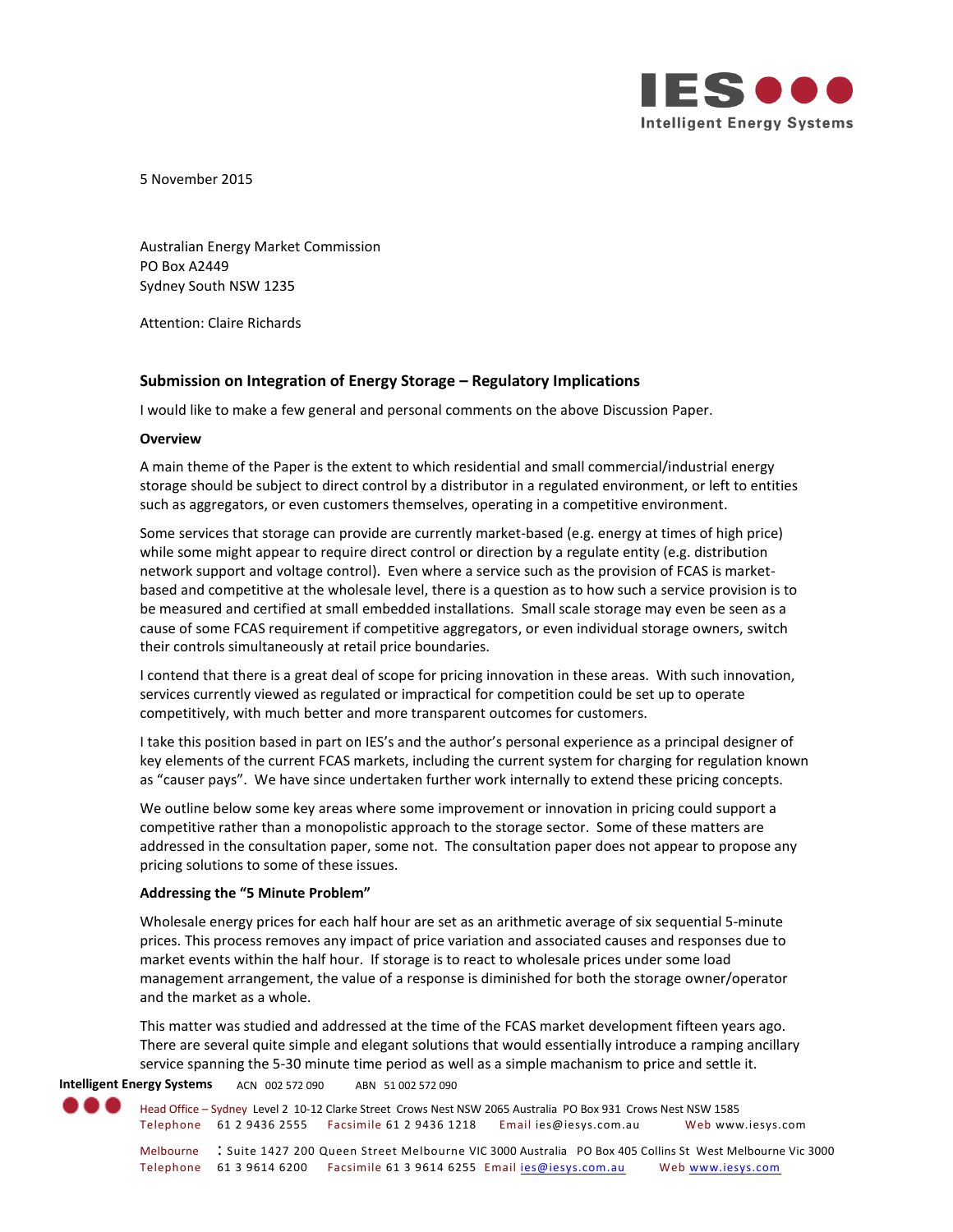However, this concept was never implemented because of claimed high costs of implementation in retail systems, a claim many, including the then market operator, found hard to accept but which prevailed nevertheless. I understand the matter has been revisited but the incumbents seem comfortable with current arrangement. They may see that offering an opening for smaller service providers, able to provide services for 5 to 10 minutes but less able to do so for half an hour, would not be good for their own businesses.

The risk with increased small storage penetration is that the value stream potentially available here, especially as the inertia of the system decreases, will be more difficult to manage and less profitable than it could and should be.

Even worse, if small storage operators do not see prices reflecting short term responses at the 5 minute level as well as the even shorter FCAS level, they may begin to cause an additional requirement for FCAS. Why? They are likely to switch their storage charge and discharge policies at retail price boundaries. This in turn could be used as an argument to require centralised control of small storages on system stability grounds.

# **A Fully Functional 4 second FCAS Market**

Another proposal for the ancillary services review of 15 years ago was to establish 4 second, balanced FCAS market after an initial period of trial with the causers pays logic that applies to regulation FCAS. Causer pays logic uses 4 second SCADA measurements of actual generation and loads, available to AEMO, to assess the causes of and providers of power variations that cause frequency deviations. It is currently implemented as a mechanism to assign regulation FRCAS costs only – provision of the service is dealt with by providers offering into the regulation FCAS raise and lower markets. They get paid for enablement, not actual performance, although performance is monitored.

A 4 second market with both buyer and sellers would be a simple extension of the current causer pays logic. It could be an overlay on the current arrangements. It does not require the making of offers. Analysis shows that competitive pressure for the 4 second market would diminish the value of the bidbased FCAS markets but they could remain for security reasons.

One might think that a 4 second market would be quite impractical to apply to small generators and storages but this is not so. Critical measurements relating to performance in the 4 second market (in essence, the product of locally measured frequency deviation and site load/generation) can be accumulated locally and downloaded, aggregated and submitted to AEMO by an aggregator when convenient. Suitable rules and certification procedures would be required. Studies would need to ensure that the arrangements were set up to be stable in a system control sense.

Such an arrangement would not only allow storage to participate in the FCAS markets, but it would also encourage storage operators to avoid causing instabilities through too much simultaneous switching. If this can be achieved through pricing, it need not be done with centralised control.

## **Pricing Distribution Network Constraints**

Transmission network constraints are respected and priced within AEMO's market dispatch engine, but the resulting price variations from such constraints are not used for settlement. It is likely that this is a secondary issue for most loads so it will not be further considered here. A recent AEMC/AEMO exercise gave up on trying to fix this issue.

However, potential constraints within the distribution network are highly relevant for loads and containing costs. The current regulatory environment includes the following elements.

 A recent determination requires DNSPs to move towards long run marginal cost pricing. While the interpretation of this concept is as yet unclear, it would seem likely that most distribution networks will move towards time of use pricing, or perhaps pricing with demand charges, applied reasonably uniformly over significant geographical areas. Such an approach is an improvement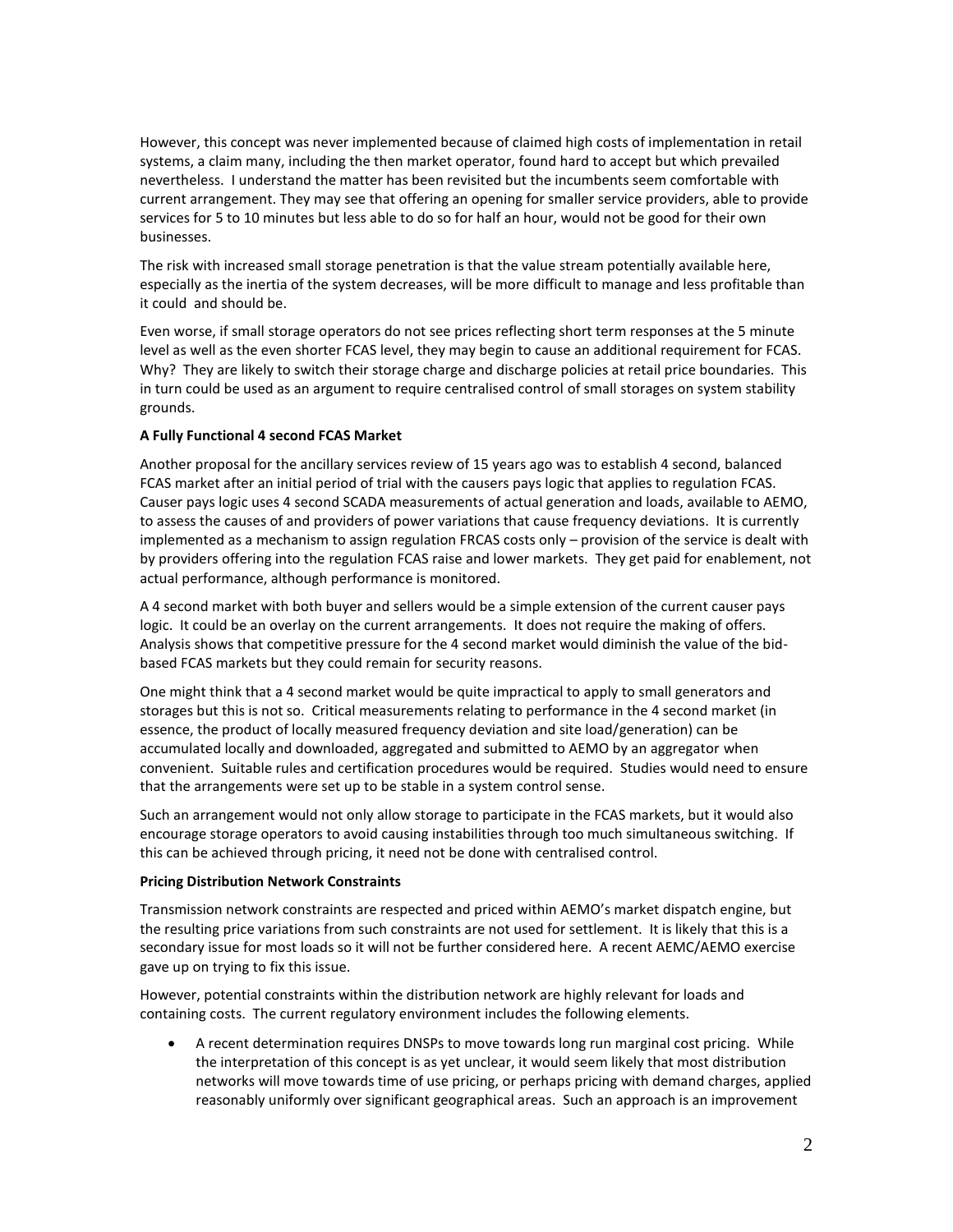in cost reflectivity, but falls short of the spatial and time variation in demand response that would be better in practice, as network augmentation needs are local in time and space.

- More dynamic load responses are potentially possible by parties such as aggregators doing a deal with DNSPs to deliver demand responses in particular geographical areas on request, when facilities are approaching constrained operation.
- DNSPs are required to consider demand-side options in their periodic reviews. Further, there is an incentive scheme in place whereby a DNSP may keep for 5 years the savings it might make from improved efficiency relative to its approved budget, including acquiring demand response that defers capital works.

The last two elements are intended to incentivise the DNSP in favour of demand side options, but it is hard for a DNSP to overcome the siren attraction of guaranteed, risk free returns on assets at well above risk free market rates. A regulator will surely find it hard to know whether demand-side options have been pursued with a desirable degree of enthusiasm.

Even if a DNSP did track down some demand response (e.g. from small storage facilities) it does seem generous that the benefits from that should accrue to the DNSP for 5 years without a more direct opportunity being available to small storage and load management options.

We can imagine a different, price oriented approach to this challenge. As the causer pays logic used in FCAS has demonstrated, a bid process is not required to produce a price signal. Consider the following:

- The regulator requires the DNSP to identify network elements for which it is likely to seek capital approval for expansion at the next 5 year determination (green-field assets would be treated differently).
- The regulator requires the DNSP to make available in real time the current loading on these critical network elements. At the moment, DNSPs are required to provide these data on request and at cost, but only well after the event. These delayed data are not useful for real time control. Providing real time data for a few years prior to any likely application for expenditure approval could be a pre-condition of that approval.
- This loading is then converted into price increments as the load on the network element approaches a critical value that would trigger approval of capital expenditure for expansion. AEMO could be assigned the task of performing and distributing this price calculation.
- Small scale responses to this are measured according to some agreed procedure and paid from a regulated pool; the rules around this to be determined. The size of the pool would be related to the cost of increasing capacity with capital expenditure; if the cost of load management would exceed the size of the pool, then the case for the investment is demonstrated and warranted. Otherwise the storage load management approach is more efficient and should continue.
- Real time measurements can be local; then downloaded by an aggregator for further processing.

Clearly, such an approach would need to be modelled and demonstrated in technical and economic terms and the regulatory rules be worked though. Its potential merit is that no active DNSP support (other than the provision of real time data on critical assets) is required to garner demand responses that would relieve network constraints. For this reason it is a pro-competitive concept.

## **Pricing Voltage Deviations/Reactive Power**

Voltage at the distribution level may require closer control as penetration of storage increases. Voltage can be allowed to very within certain limits, but DNSPs seek to restrict movements outside that range.

Again, voltage management may not require direct DNSP control. We can envisage a pricing algorithm that values reactive power injections and offtakes according to some formula based on voltage deviations.